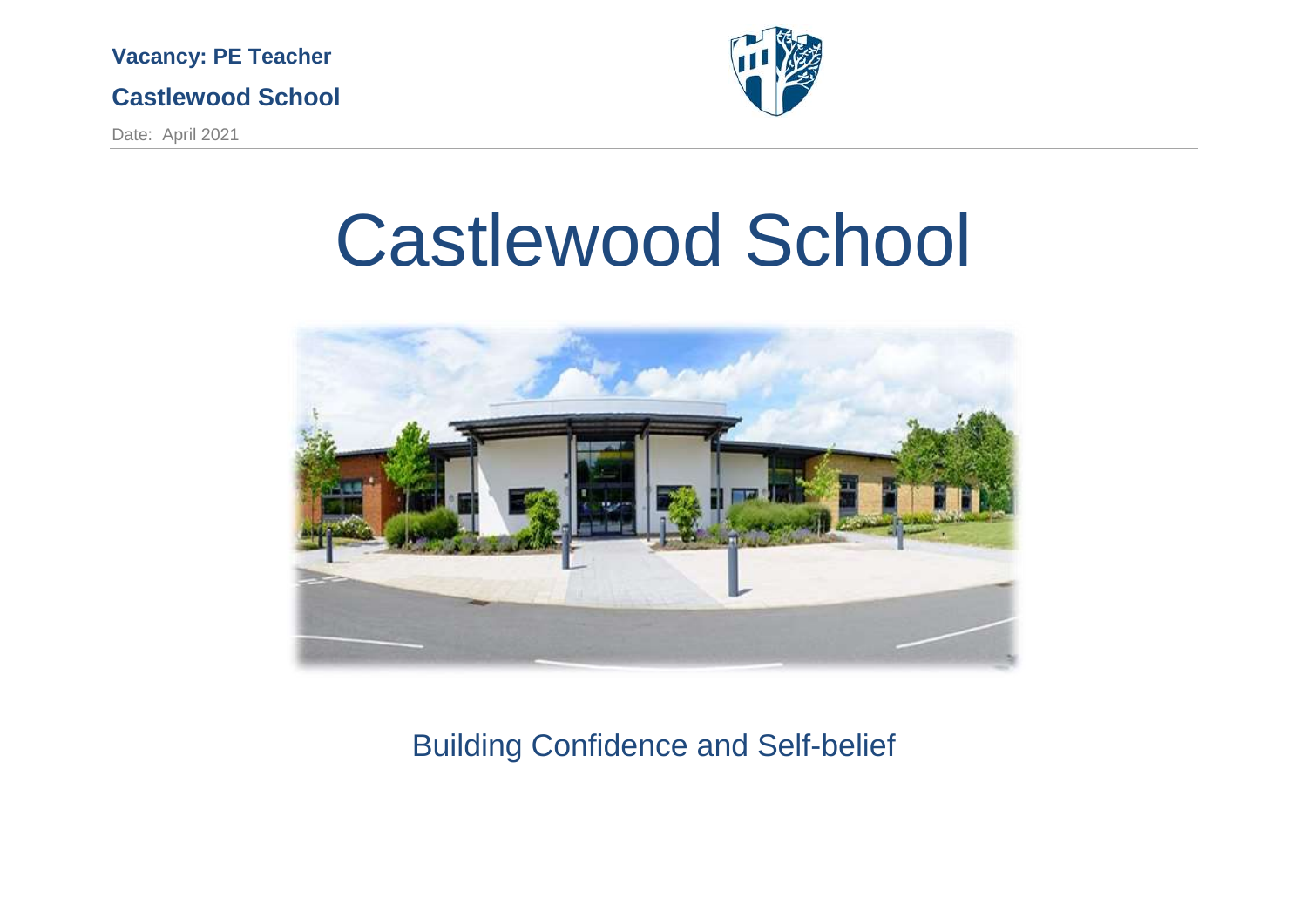## **Castlewood School**



Date: April 2021

#### Dear Applicant,

Thank you for your enquiry regarding the above position. This post is offered on a permanent basis on the Teachers pay scales.

The school is at an exciting phase in its development. We are in the sixth school year, following academy conversion in December 2014; now being sponsored by Manor Hall Academy Trust and prior to September 2020 by the Northern House Academy Trust. We are a small school where all pupils are well known and understood by our experienced staff and we are proud of our pastoral care which ensures our pupils are well supported. I hope that this job pack you will give you a clear sense of what makes our school distinctive in an ever-changing world.

If you would like more information, or if you would like a tour of the school, please get in touch. It is important for potential employees to fully understand our culture and ethos 'at work'. I hope you will be interested in taking your initial enquiries further and look forward to receiving your completed application form, including the equal opportunities statement and your supporting statement. Please ensure your supporting statement addresses the person specification along with your reasons for applying for the post, it should be no more than two sides of A4.

Applications by email are encouraged and must be sent to [hr@castlewoodschool.co.uk](mailto:hr@castlewoodschool.co.uk) by **12:00 noon on Monday 23rd May 2022**. Unfortunately we are only able to offer feedback to short-listed candidates.

Yours faithfully,

T Scott

Trevor Scott Head Teacher

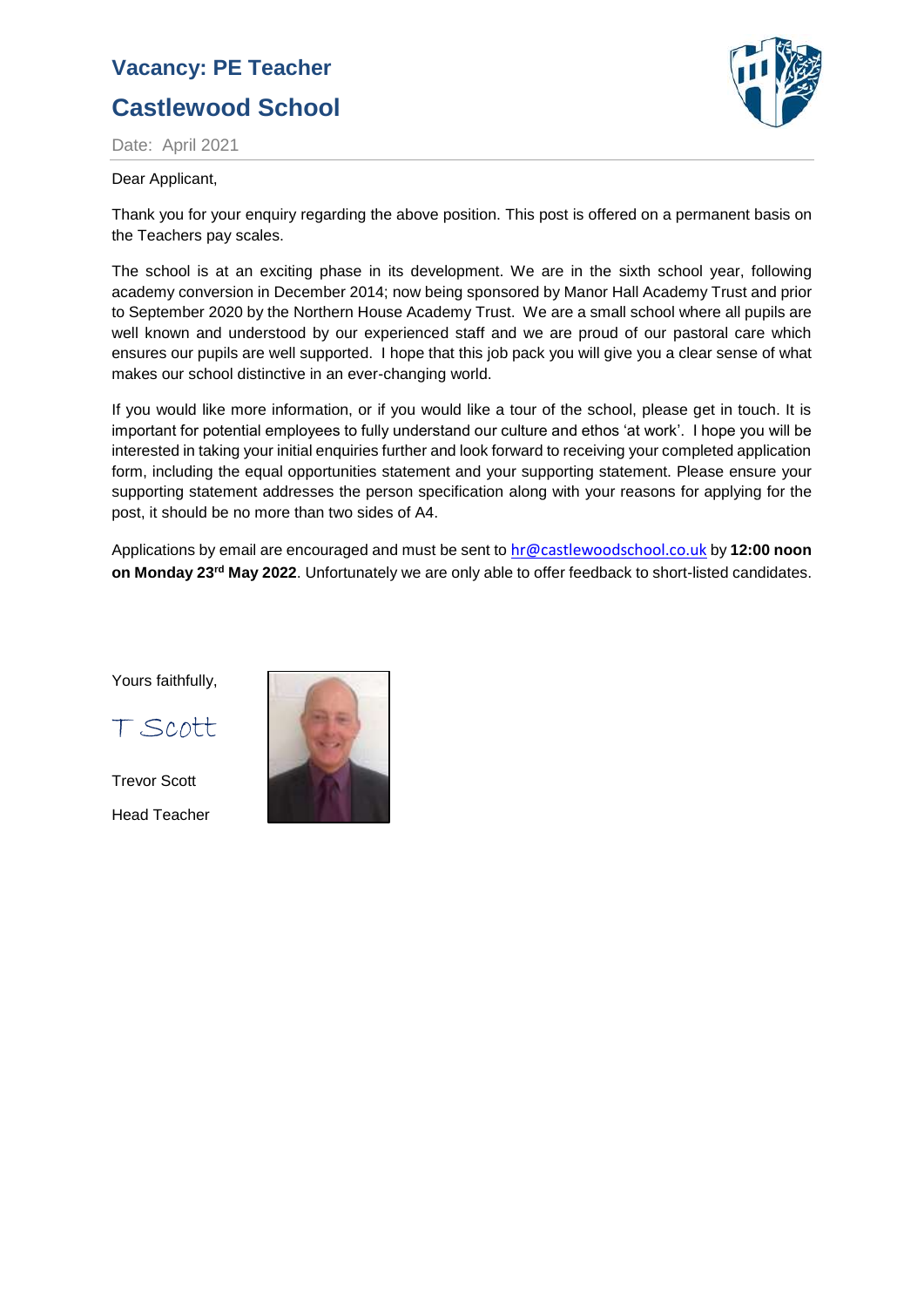## **Castlewood School**



Date: April 2021

#### **About Castlewood School**



Our school stands on the site of what was previously known as 'Oaklands School' in Castle Bromwich. The building was constructed in 2009 and boasts state-of-the-art facilities.

Castlewood School is a special day school for 96 pupils aged 4-16 with Social, Emotional and Mental Health difficulties (SEMH).

Many of our pupils also have additional needs, often due to the co-morbidity of related medical conditions. Additional needs presented include Autistic Spectrum Conditions (ASC) including Asperger's Syndrome, Moderate Learning Difficulties (MLD), Specific Learning Difficulties (SpLD) including dyslexia and dyspraxia and Speech, Language and Communication Needs (SLCN). Some pupils have medical conditions such as Attention Deficit Hyperactivity Disorder (ADHD) requiring medication or visual and hearing impairments.

All pupils at Castlewood School have an Education, Health and Care Plan (EHCP) and are admitted following close consultation with the referring Local Authorities.

Pupils are taught in groups of a maximum size of eight by an allocated Class Teacher and Teaching Assistant. Sometimes additional adults are allocated to a group or an individual for a short period of time to meet specific needs.



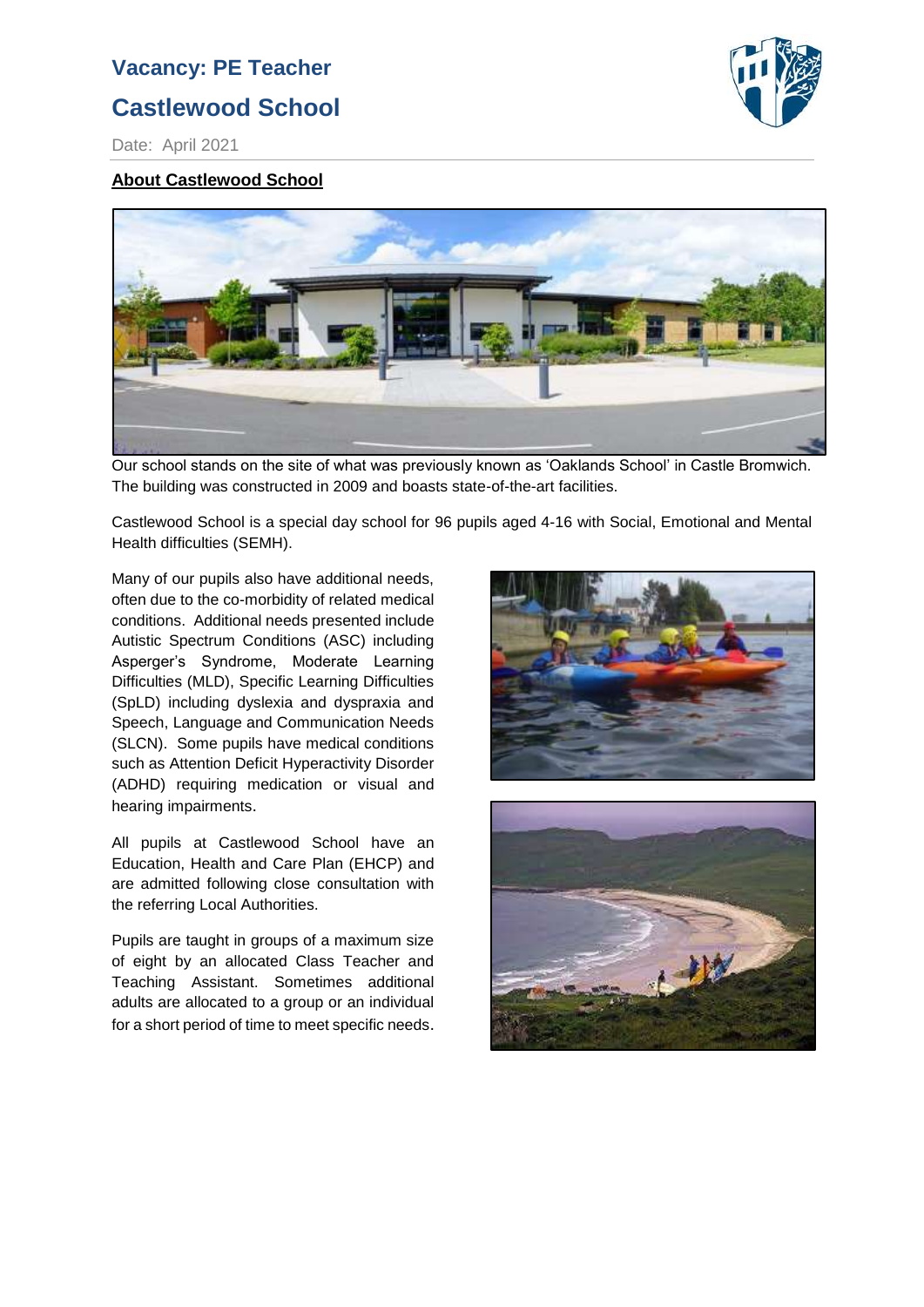## **Castlewood School**



Date: April 2021

Before attending our school, many pupils have experienced 'failure' in a conventional mainstream setting, often resulting in attainment below the national expectations and significant self-esteem and confidence issues. At Castlewood School we aim to nurture pupils by building trusting relationships, enabling pupils to feel valued and to develop self-worth, raising self-esteem and supporting them to engage with learning, leading to achievement and experiencing success.



Our main focus rests on supporting all pupils, regardless of their starting points to reach their academic, emotional and social potential – we want pupils to be the best they can be, enabling them to move on and become a functional member of society. This is achieved by challenging pupils and staff to take the next step for their personal development.



Many of our pupils arrive feeling that they are not successful learners and with significant selfesteem difficulties due to their prior experience of learning. It is also common for our pupils to arrive with limited and underdeveloped skills due to missed opportunities and challenging behaviour acting as a barrier to learning. Pupils are valued as individuals and time is taken to identify learning styles and to understand the needs of the child. This approach allows us to identify activities and learning opportunities to close the gap and to move children along their educational journey.

Our school is a successful and happy one, where pupils feel valued and learn to take responsibility for themselves and others. We are blessed with children of many different age groups. The consideration and patience shown by our older pupils towards their younger peers is only one of the many remarkable features of our school.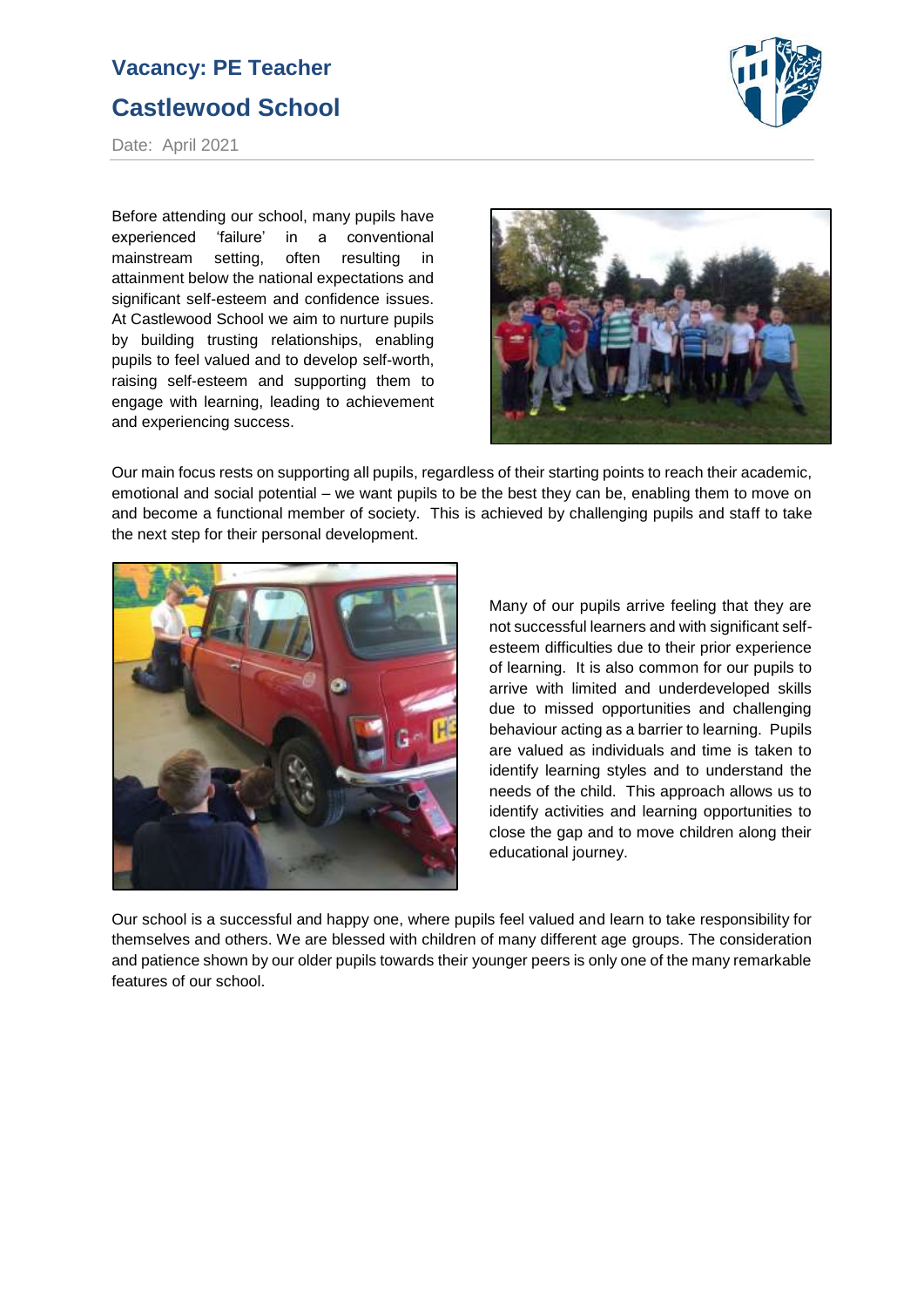## **Castlewood School**

Date: April 2021





All pupils benefit from;

- in-house catering
- a fully-equipped drama studio
- a multi-purpose sports hall, with space and equipment to host 5-aside football, badminton, basketball, gymnastics and trampolining
- a design technology suite
- a mechanics room
- a food technology room
- a science lab
- a music room
- an art room
- a library
- landscaped grounds
- spacious classrooms equipped with interactive screens
- Upper School pupils additionally enjoy their own outside area

We regularly feature pupils' work and successes on our website, (our new website is currently under construction) and seek to include all our children in school performances and off-site learning activities, experiences from which they may have been excluded in the past.



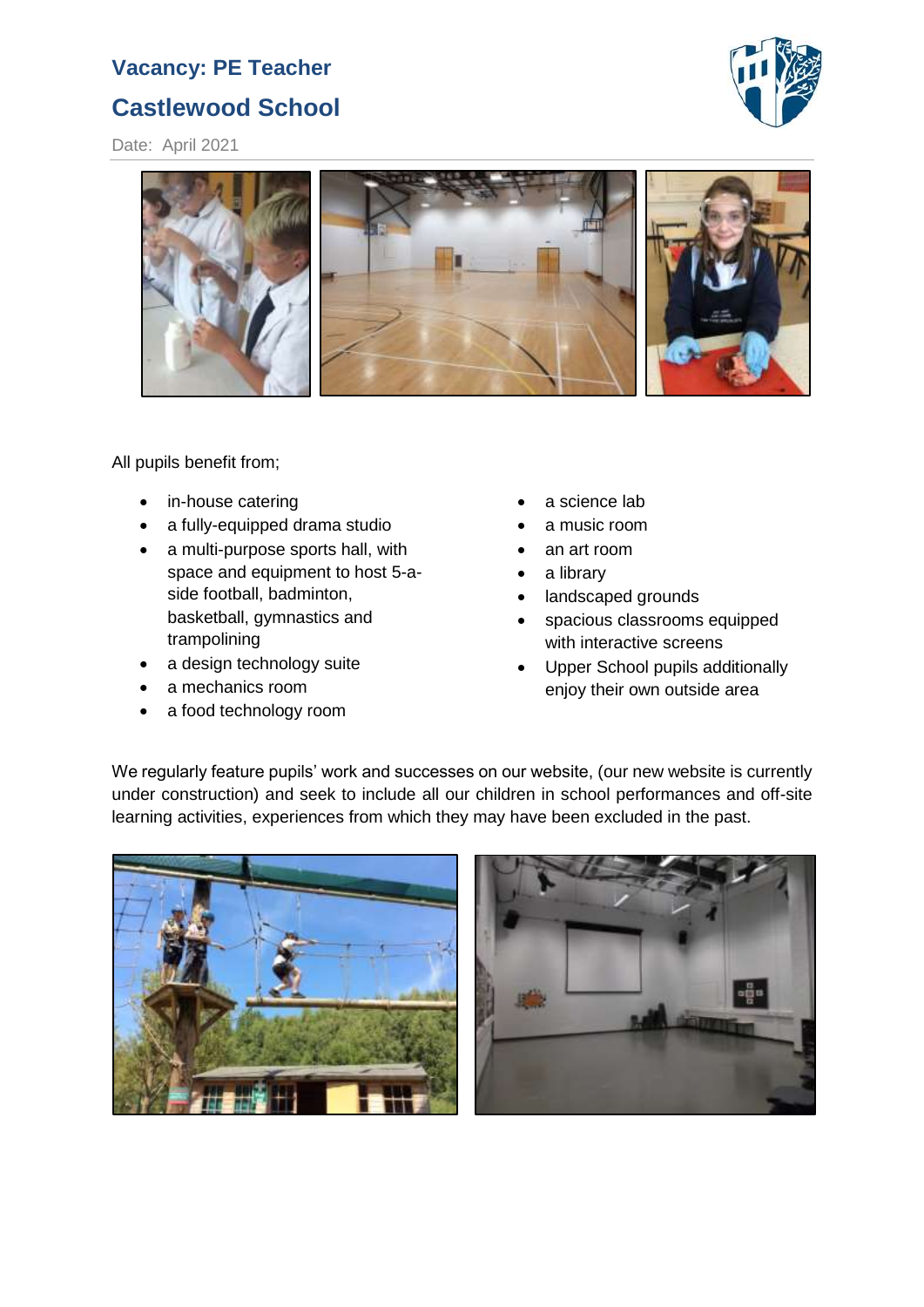## **Castlewood School**



Date: April 2021



Our pupils receive a broad and balanced curriculum, aiming to meet their individual special educational needs. The school is committed to equal opportunities and all our pupils are expected to leave school with accredited qualifications. At all times pupils and staff are expected to work and behave responsibly, showing respect and consideration for others.

We are developing a culture of aspiration, achievement and personal growth for all pupils and we are committed to broadening their experiences through our enrichment programme. Themed days, residential excursions and an active School Council combine to make this a busy school where everyone's talents are nurtured and stretched. I appreciate the hard work and dedication of the pupils, their teachers and support staff and I enjoy good communication with all our families. Our school motto is **'Building confidence and self-belief',** as you can see this is not merely a slogan but a guiding principle for whole school improvement.





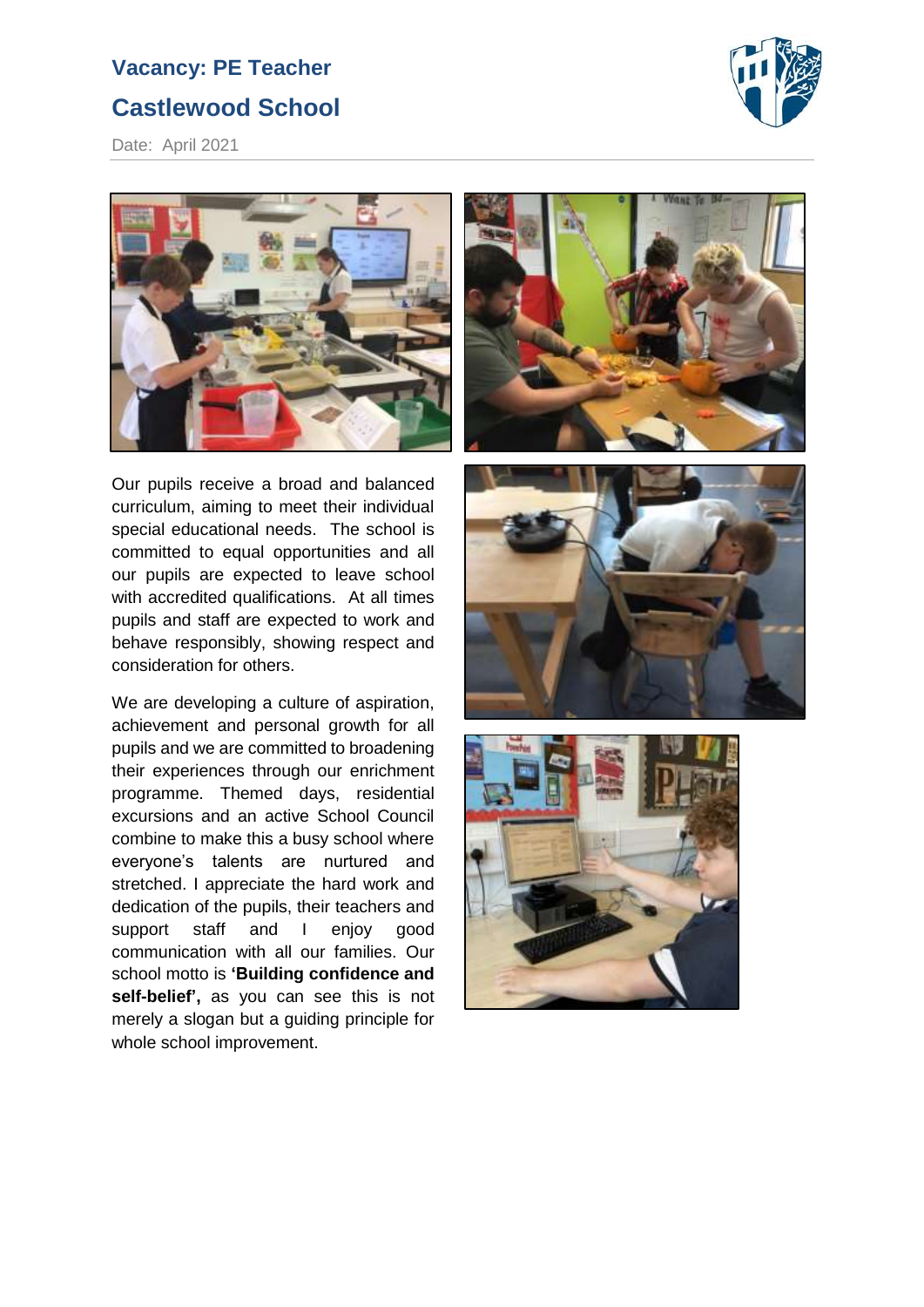**Castlewood School**



Date: April 2021

#### **Renumeration**

The salary for the post will depend upon experience/ continuous service and paid on the Teachers pay scales along with a SEN1 allowance increasing to SEN2 after appropriate time in service as per our pay policy.

Teacher's pensions also provided.

#### **The Application Process**

The closing date for applications is **Monday 23rd May 2022 12:00 noon.**

Interviews will take place on **Wednesday 25th May 2022 time to be confirmed**

Applicants are asked to provide a completed application form, detailing any gaps in employment, and ensuring your supporting statement is of no more than two sides of A4, in which you must demonstrate what you can bring to Castlewood School.

Once you have completed your application please email it to **[hr@castlewoodschool.co.uk](mailto:hr@castlewoodschool.co.uk)**

Applicants must provide a minimum of two references, one of which must be your current employer (or most recent permanent employer if not in permanent work). The reference must be of someone of a senior nature (normally the Head Teacher in the case of someone working in a school presently).

The school will shortlist applications based on the Person Specification provided.

Successful shortlisted candidates will be called for interview. During the interview candidates will be required to bring with them a range of Identification, as required under Safer Recruitment and Right to Work. Proof of qualifications will also be required.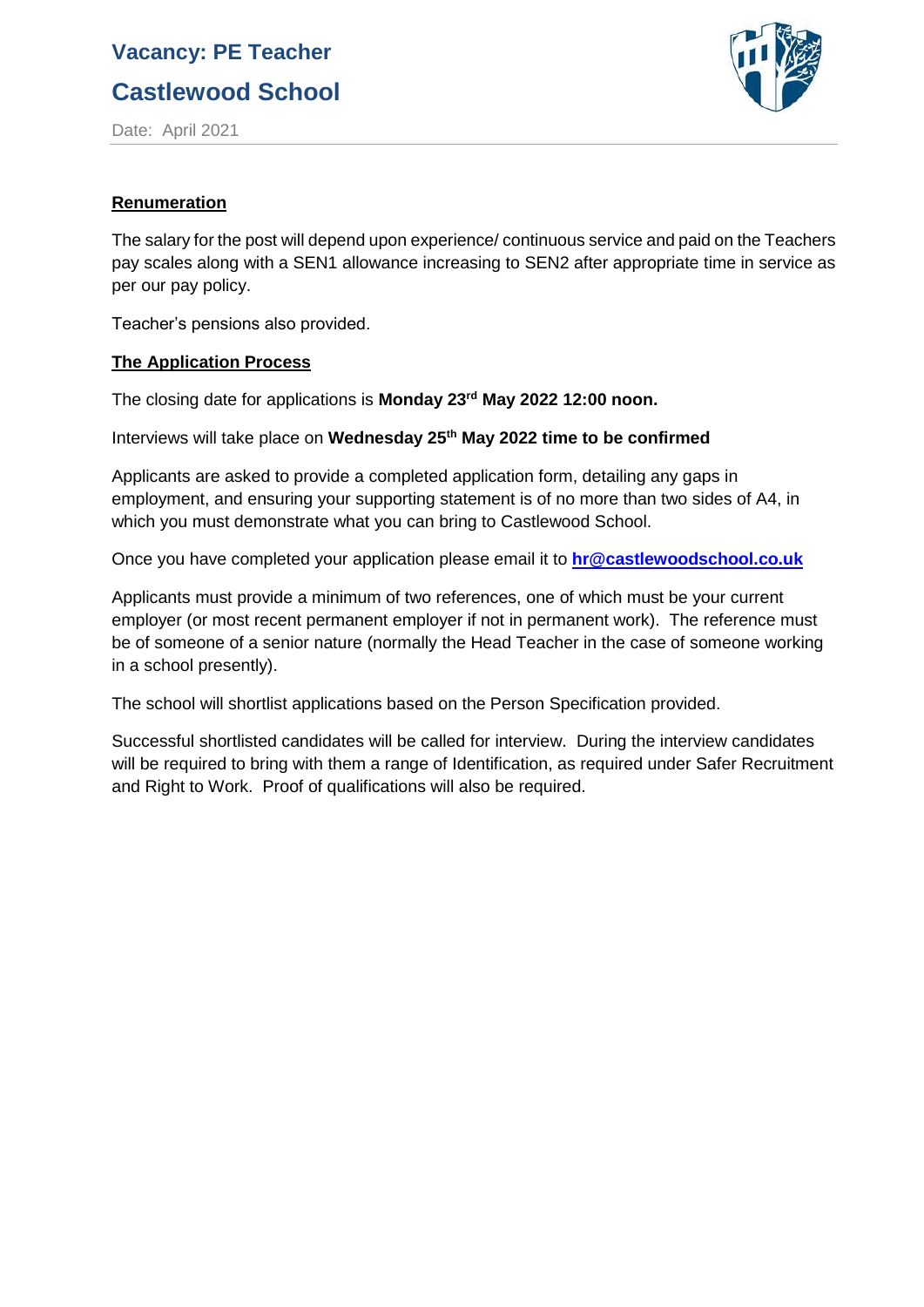## **Castlewood School**



Date: April 2021

#### **Safeguarding**

Castlewood School is committed to safeguarding and promoting the welfare of children and young people/vulnerable adults and expects all staff and volunteers to share this commitment.

All applicants will be subject to a rigorous, Enhanced Disclosure and Barring Service (DBS) check and all references obtained will be checked for authenticity and accuracy.

We are an Equal Opportunities employer and welcome applications from all members of the community.

#### **Information for Job Applicants - Safeguarding of Vulnerable Groups, including children.**

**Please read this important information as the post for which you are applying is classed as Regulated Activity with regard to working or having contact with Vulnerable Groups, including Children.**

- 1. Exemption Orders to the Rehabilitation of Offenders Act 1974 permit us to ask you to tell us about all convictions or cautions on your application form. You are obliged to tell us.
- 2. Under the Disclosure & Barring Service Scheme, we will need to check that you are not barred from working or having contact with Vulnerable Groups, including Children (according to the post).

Currently we will discover this from an application by you for an Enhanced DBS check for Regulated Activity, which we will arrange for you.

- 3. As we have children under the age of 8 on site, we will also check that you have not been barred from working with young children due to the 'disqualification by association' legislation which is set out in the DFE's 'Keeping children safe in education' guidance
- 4. If you are already barred from working with either Children or Vulnerable Groups, we cannot by law employ you for this post, and you will commit an offence by making an application.
- 5. If you are not barred, a criminal record will not automatically bar you from employment, but you may be required to attend a meeting with a Senior Officer to discuss the details of your record.
- 6. All information provided by you and the DBS Disclosure, will be kept secure and only made available to persons who need to view it for employment purposes. It will be destroyed after use. We will comply with the DBS Code of Conduct relating to storage and security of all Disclosure information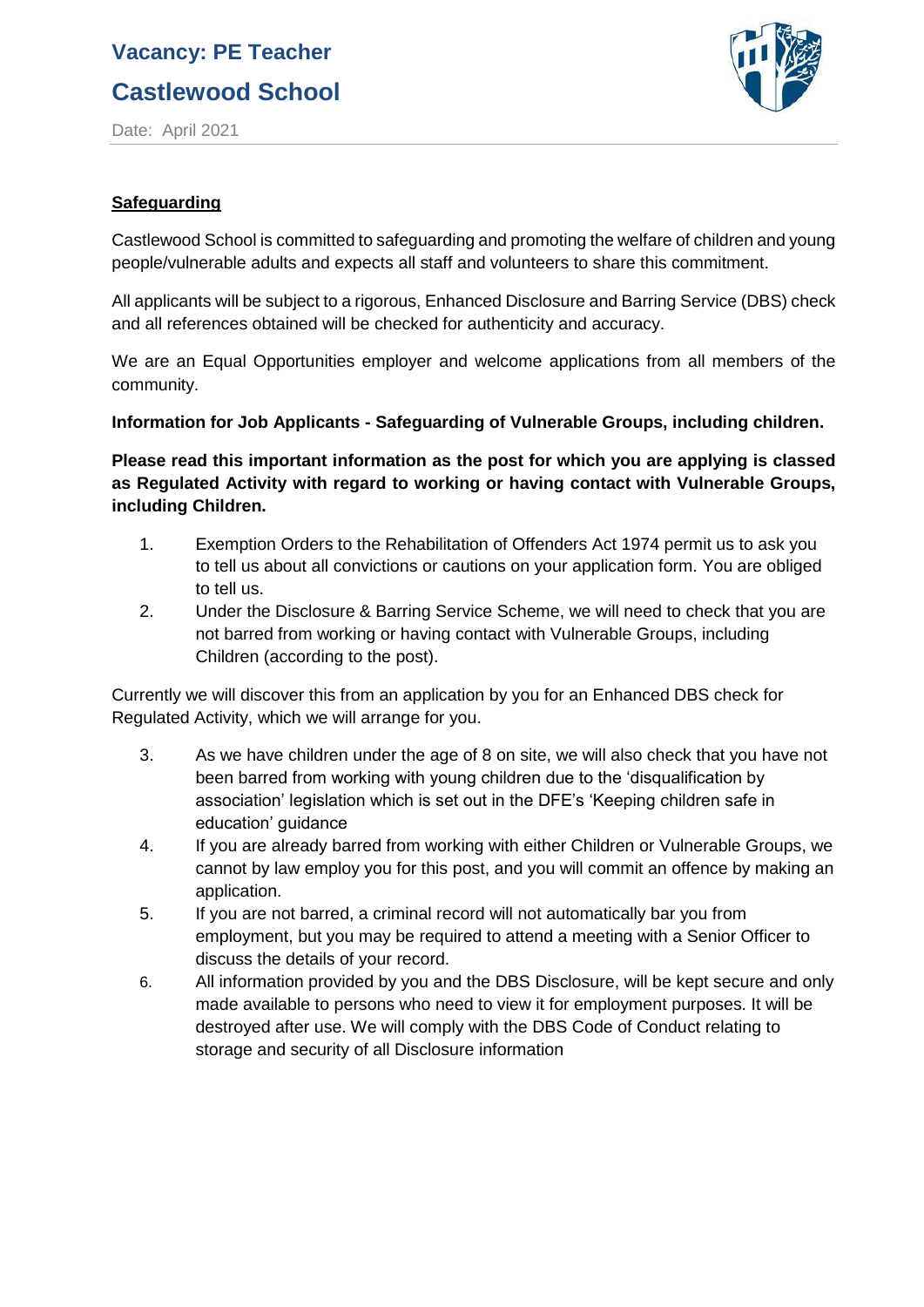**Castlewood School**

Date: April 2021



## Teacher – Job Description

#### **INTRODUCTION**

This job description should be read in conjunction with the current School Teachers' Pay and Conditions Document and the provisions of that document will apply to the post holder.

The performance of all the duties and responsibilities shown below will be under the responsible direction of the Head Teacher; and the Head Teacher, or other Senior Manager as appropriate, will be mindful of his/her duty to ensure that the employee has a reasonable workload and sufficient support to carry out the duties of the post.

This job description will be reviewed at least annually and any changes will be subject to consultation. The school's Grievance Procedure will be used to resolve any dispute arising out of the job description.

#### **GENERAL DUTIES/RESPONSIBLITIES**

You will be expected to carry out the professional duties of a teacher as outlined in the School Teachers' Pay and conditions Document currently in operation, or any subsequent legislation.

To take appropriate responsibility for one's own health, safety and welfare and the health and safety of pupils, visitors and work colleagues in accordance with the requirements of legislation and locally-adopted policies; including taking responsibly for raising concerns with an appropriate manager.

To take appropriate responsibility for promoting and safeguarding the welfare of children and young persons for whom you are responsible, or with whom you come into contact.

#### **GENERAL DESCRIPTION OF THE POST**

To be an effective professional who demonstrates thorough curriculum knowledge, can teach and assess effectively, takes responsibility for Professional Development and has pupils who achieve well.

#### **REQUIREMENTS OF THE POST:**

#### **CORE:**

In fulfilling the requirement of the post, the teacher will demonstrate essential professional characteristics and in particular will:

- Inspire trust and confidence in pupils and colleagues
- Build team commitment with colleagues and in the classroom
- Engage and motivate pupils
- Demonstrate analytical thinking
- Improve the quality of pupil learning
- Be able to liaise with professionals in other agencies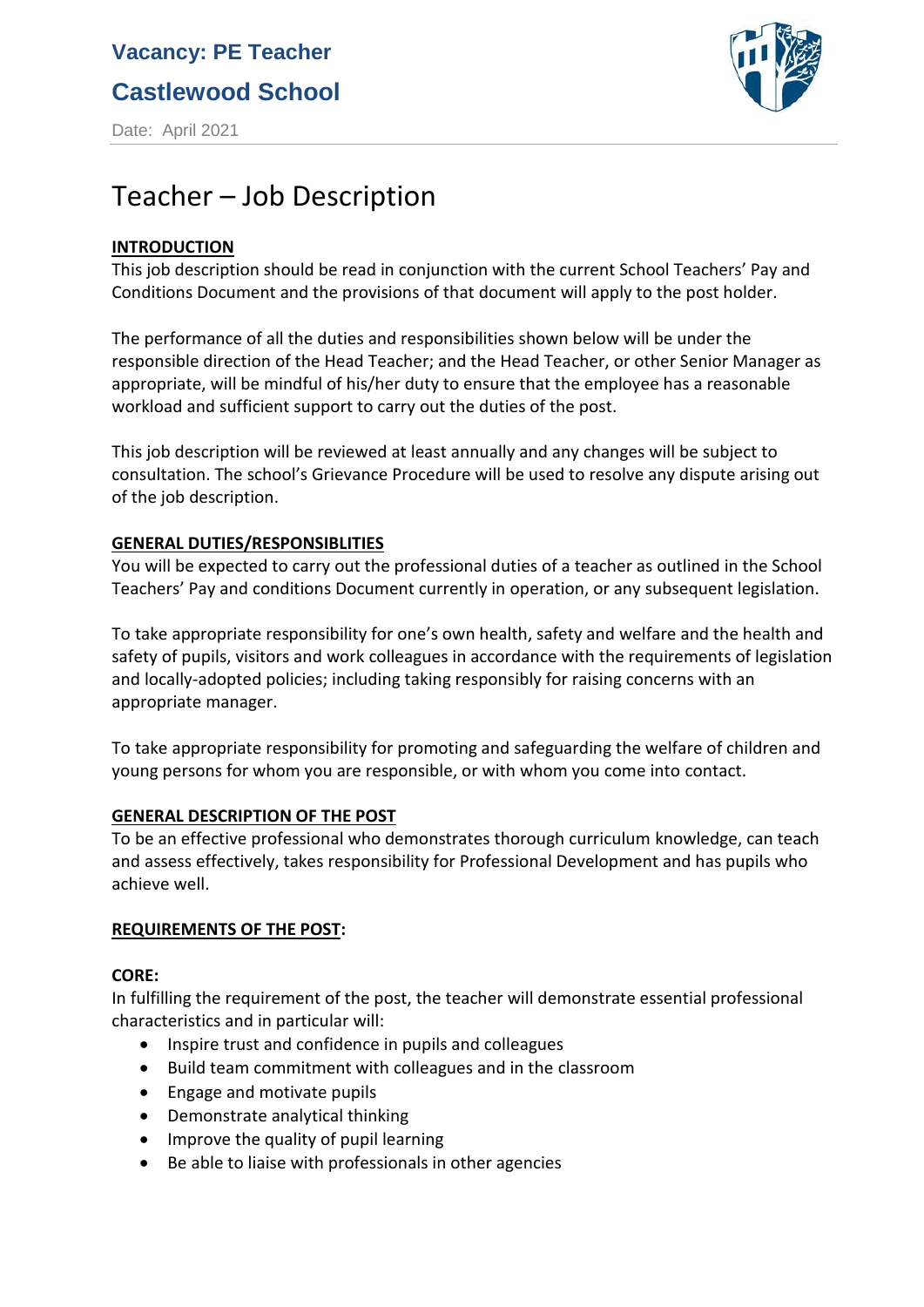## **Castlewood School**

Date: April 2021

#### **PUPIL PROGRESS:**

Demonstrate appropriate consistent progress:

- For the majority of pupils
- Across all teaching areas
- Across all spectrums of background, ability and behaviour
- That compares favourably with pupils in similar settings
- Use performance data and incident data to evaluate pupils' progress and set appropriate targets for improvement
- Use assessment to inform planning and teaching

#### **PROFESSIONAL PRACTICE:**

- Maintain an up to date knowledge of good practice in teaching techniques
- To use positive physical intervention techniques as required
- Know subject(s) or specialism(s) to enable effective teaching
- Take account of wider strategies in all teaching curriculum developments
- Incorporate national strategies in all teaching curriculum developments
- Incorporate national strategies in all teaching
- Use knowledge of pupils' learning needs
- Communicate learning objectives
- Effectively use homework and other extra-curricular learning opportunities
- Understand and apply a range of teaching strategies
- Positively target and support individual learning and behavioural needs
- Maintain high levels of behaviour and discipline
- Make best use of all resources
- Undertake professional development to enhance teaching and pupils' learning and apply outcomes and identify impact, sharing outcomes with colleagues
- Take responsibility for professional learning

#### **CONTRIBUTE TO THE ETHOS AND PRIORITIES OF THE SCHOOL:**

- Contribute to school improvement and development planning and promote the learning priorities of the school SIP
- Contribute to the development and/or implementation of school policies
- Use the Performance Management Process to advance pupil learning and enhance professional practice in line with the school's aspirations and priorities
- Have lead responsibility for a subject or aspect of the whole school's work and develop plans which identify clear targets and success criteria for its development
- Promote the wider aspirations and value of the school

This list of duties is not exhaustive. The post holder will be expected to adopt a flexible attitude to the duties which may have to be varied subject to the needs of the school and in keeping with the general profile of the post.

#### **To Whom Responsible:**

The Head Teacher and Local Advisory Board Members

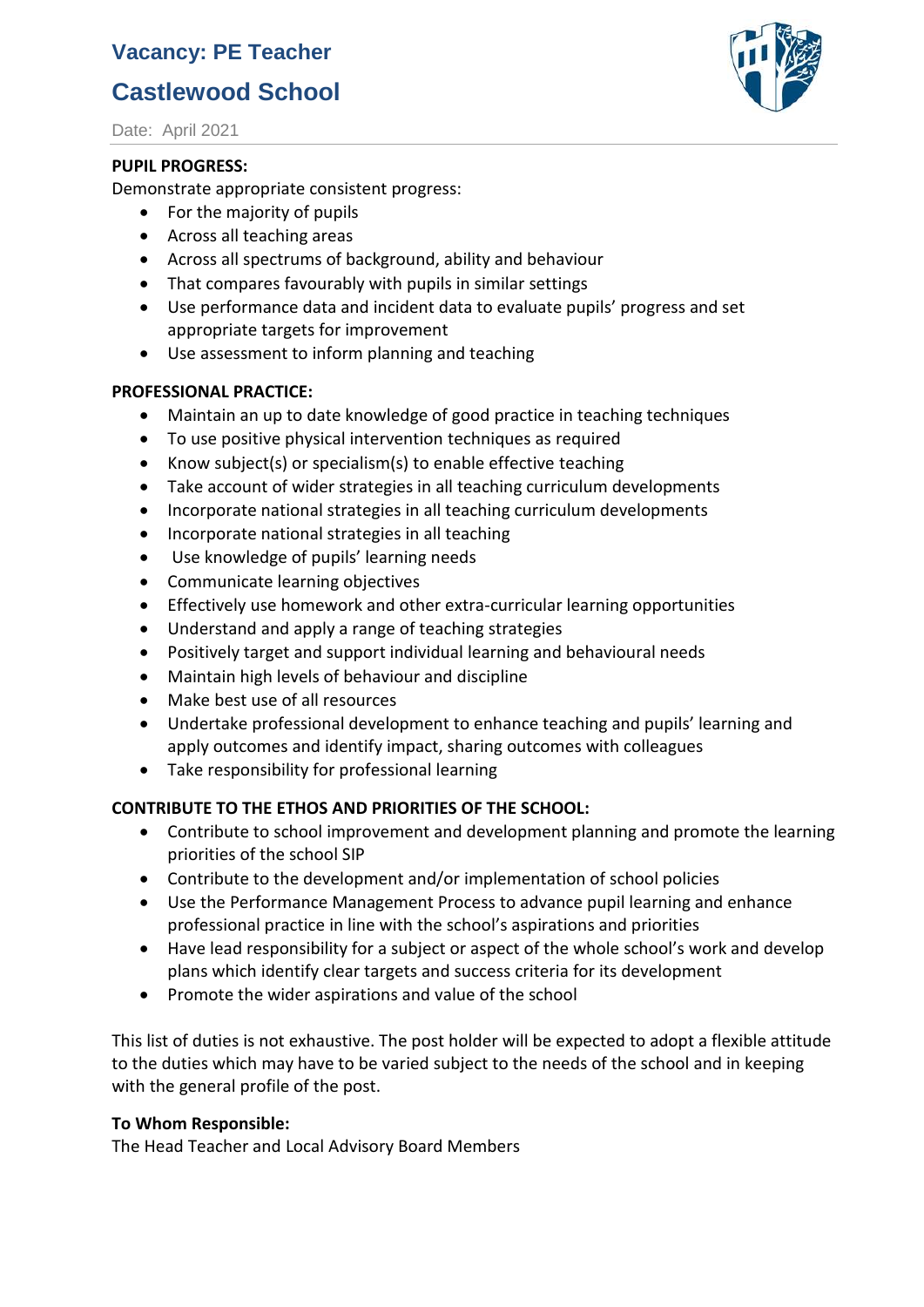## **Castlewood School**



Date: April 2021

**This person specification may be amended at any time after discussion with you, but in any case will be reviewed annually.**

#### **Key Criteria Essential Desirable Professional Qualifications** Relevant degree or equivalent qualifications. Further study/qualification in SEN Qualified Teacher Status **Experience** Planning for and teaching pupils with SEN in either specialist or mainstream setting Experience in providing pastoral care for pupils Experience of working with children with SEMH in either specialist or mainstream setting Evidence of building links with parents, other schools and the wider community Experience of liaison with a wide range of outside agencies. Successful Teaching experience in key stages 3-4 Successful Teaching experience in Primary Ability to deliver GCSE PE **Professional knowledge and skills** Knowledge of safeguarding policies and procedures Knowledge and experience of setting, monitoring and evaluating targets Awareness of fundamental British Values Knowledge and experience of developing a purposeful learning environment and using strategies to promote good behaviour Up to date subject knowledge of current curriculum developments Respect for pupils' social, cultural, religious and ethnic backgrounds with an understanding of how these may affect their learning **Competence summary** Inspirational Practitioner with Children  $\parallel$  Willingness to teach across complete ability and age range Excellent organisational and time management skills Willingness to take an active role in all aspects of school life Good knowledge of ICT **Personal Skills** | Sense of humour Committed to providing a high standard of education for all pupils

Enjoys working as part of a team

#### **PERSON SPECIFICATION - Teacher**